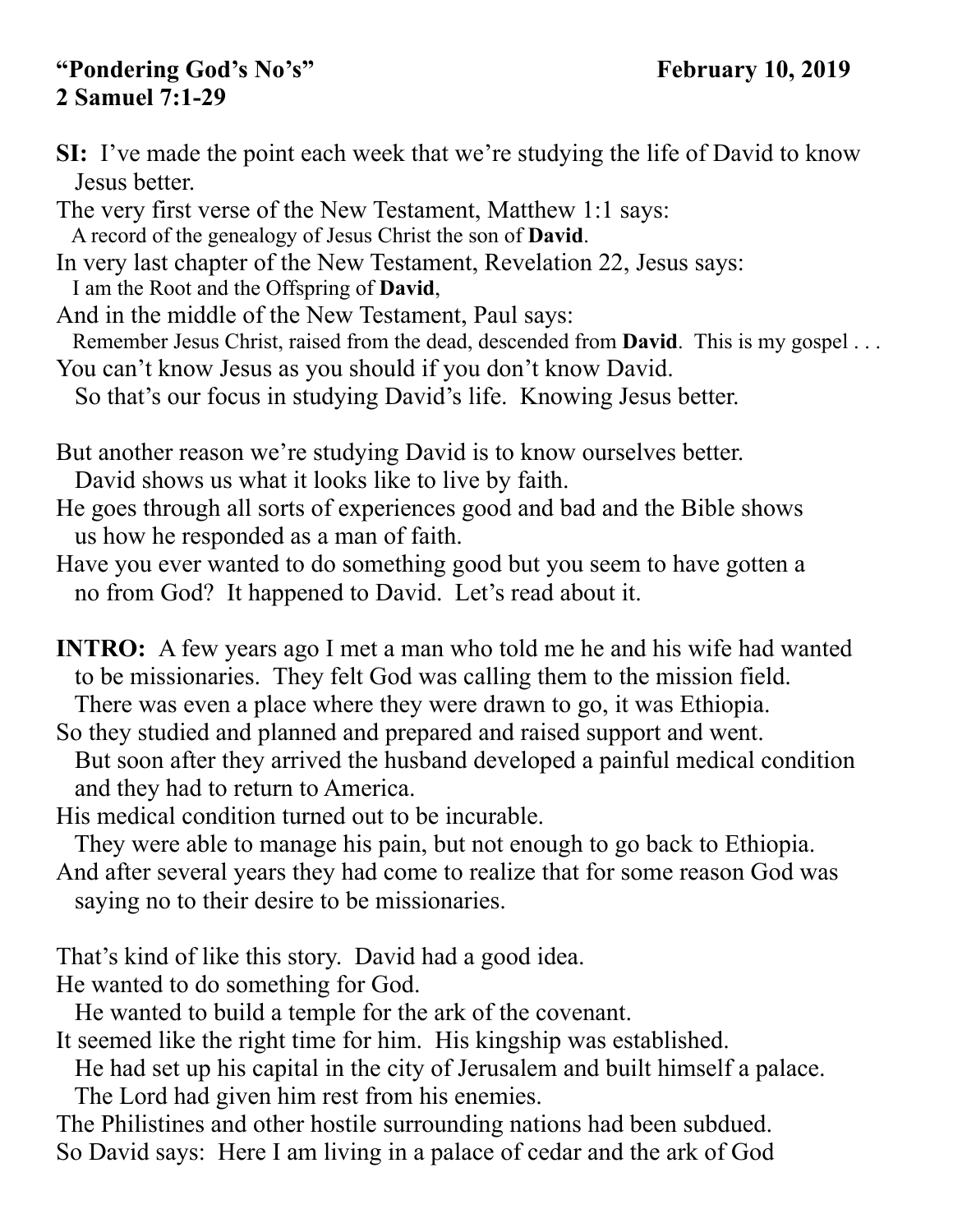is still in a tent. I want to build a proper, permanent temple.

He tells the prophet Nathan what he wants to do, and what does Nathan say?

What do pastors always say when a wealthy person wants to give a big donation to the church building fund?

They say, That is wonderful! That's what Nathan says to David.

Whatever you have in mind go ahead and do it for the Lord is with you!

But that night the word of the Lord came to Nathan and said:

 Tell David I said no. I don't want him to build me a house. I have other plans. So Nathan reports this to David.

And then David responds with a long, heart-felt prayer.

The title of my sermon is "Pondering God's No's" and that's what I want to do. As followers of Jesus how are we to think about and respond to those occasions in life when God says no to something good that we want to do?

This story shows that God's no's should make you ponder three things:

 Your motives Your circumstances Your God

Let's look at each.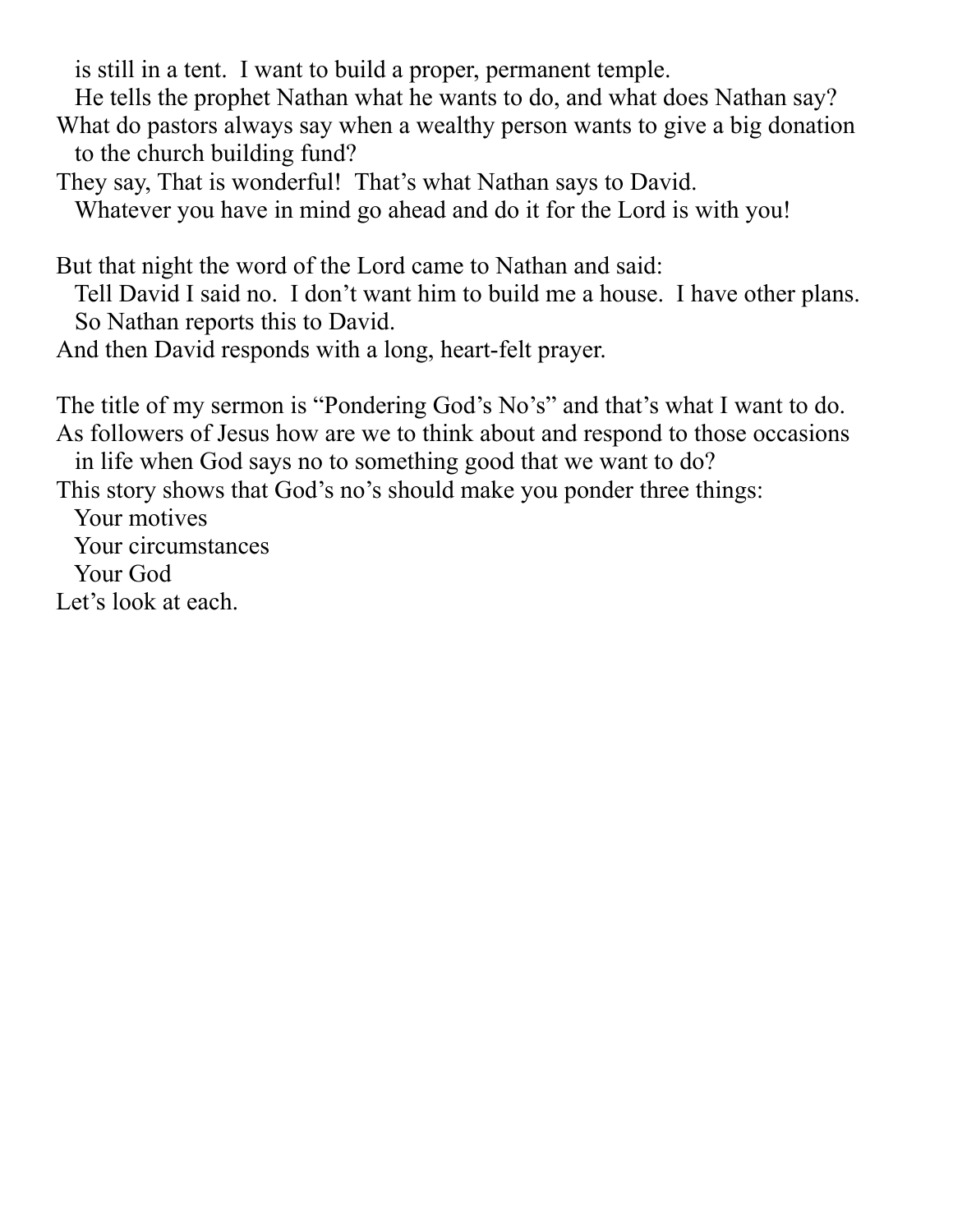## **MP#1 God's no's should make you ponder your motives**

 Questions like: What really drives me deep down? What really matters to me? When King Saul, the first king of Israel, rejected God's instructions the prophet

 Samuel told him, God has rejected you as king and he is seeking a new king. He's seeking a man after his own heart.

And, of course, the man who God found was David.

So David is know in the Bible as the man after God's own heart.

He wasn't perfect. I'm not looking forward to 2 Samuel chapter 11 and what we're going to have to read about David's sin with Bathsheba.

You know the terrible shame that is going to come upon him.

It's going to spoil the end of his reign and his life, really.

Yet he was, nevertheless, in spite of his sin, the man after God's own heart. And we see that heart in this episode.

When David says to Nathan, here I am living in a palace of cedar while the ark of God remains in a tent, I want to build a house for God it sounds like David is concerned for God and for God's worship.

But it's almost impossible to know his true motives.

 David was certainly sincere and I'm sure he spoke with great emotion, but people can fool themselves and think they want to do something for God, when they really want to do it for themselves, or at least for mixed motives. It's when God says no that our motives are revealed.

I know a pastor who had a man in church who taught an adult Sunday school class. It was a well-attended class.

But a new man joined the church and he started teaching Sunday school and he was much more gifted as a teacher and his class grew and some people left the first man's class to sit under the teaching of the new man.

The first man got mad about that.

He stirred up trouble and conflict and eventually he left the church.

- He got a kind of no from God and it revealed his motives, which I'm sure were partially to good motives, wanting to help people grow in biblical knowledge but clearly there was a big selfish motivation as well.
- So how does David respond when Nathan tells him that God says no to his plans? With a prayer of praise and thanksgiving to God.

He says, Who am I, O Lord, that you would choose me?

 Who is like you, O Lord, that you would redeem your people from slavery? David's motives are exposed.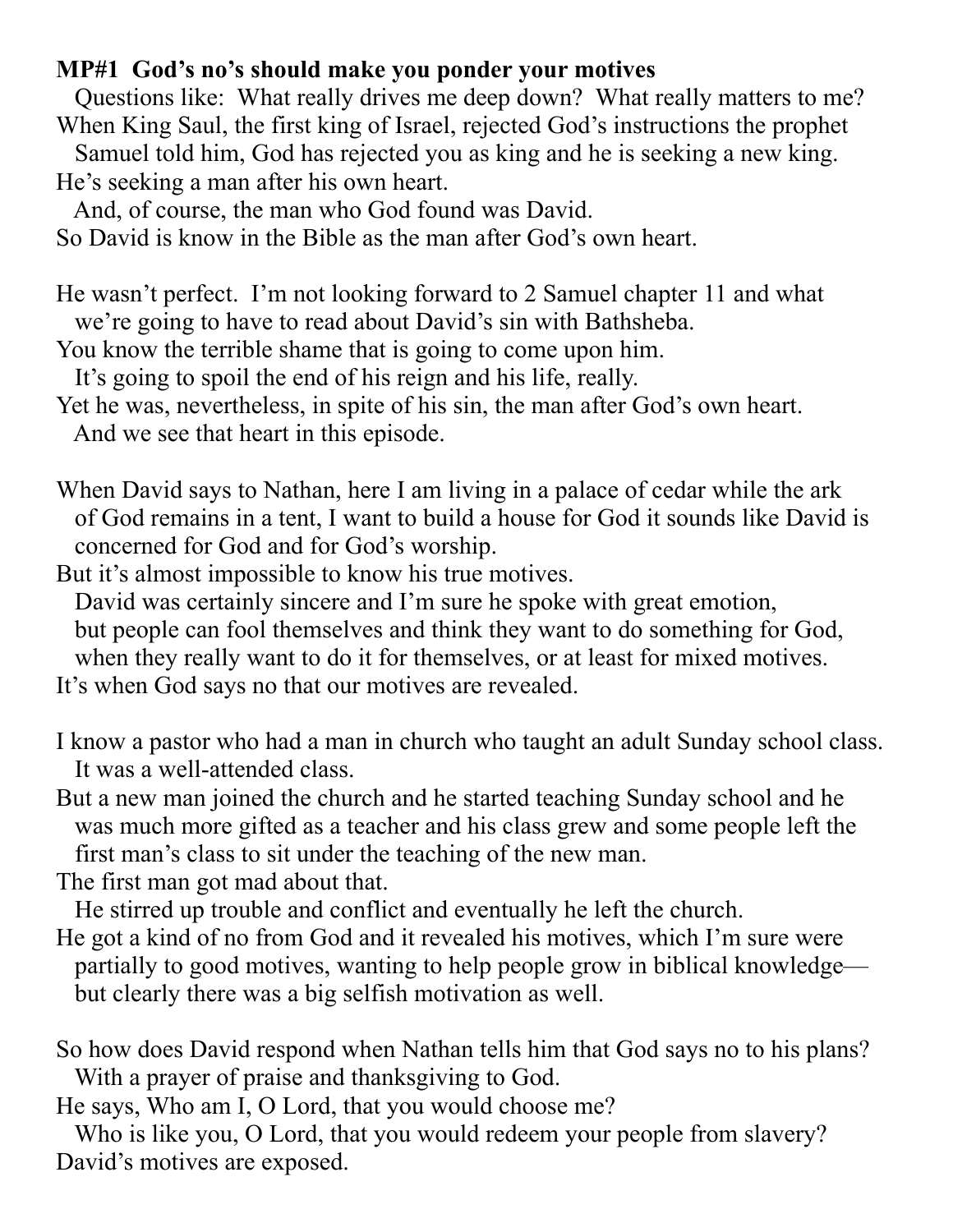He really did want to please God. He did want God to be worshipped. He wasn't just wanting to build the temple for some personal fulfillment or personal aggrandizement.

- Was David disappointed? He doesn't say so. But many years later when he was starting to hand off his reign to his son Solomon he tells him:
- I had it in my heart to bund a house for the Name of the LORD my God, but God told me no. I had it in my heart.
- Then David talks extensively about plans for building the temple and all the preparation he has made so that Solomon can carry out his plans when he is dead. And you realize how even years later, this is still important to David.
- So I'm sure he was disappointed.
- That former missionary I mentioned who went to Ethiopia briefly.
- When he told me his story, it had been about 10 years and he still had a burden for Ethiopia and having to turn his back on that dream still hurt.
- But other things he said showed that he and his wife had processed it like David. They were acknowledging God's goodness and sovereignty, even if they didn't understand why he had done what he did to them.

This is a kind of straightforward application:

When God says no to good things, your motives are going to be exposed.

Ponder them. Examine yourself.

There will probably be some good, God-honoring motives.

That should encourage you. That's evidence of the Holy Spirit.

 Any time we want to honor God and are willing to submit, that's sanctification. You may also spot some selfish motives that are exposed.

 You might be surprised by your anger or how you lash out at people or God. Repent of those things. Don't let them take over and lead to bitterness.

- But I don't think it's wrong to be disappointed, and it's not wrong for this to even be something that stays with you for years or decades and that you talk about with longing for what might have been.
- God might use that to motivate someone else to pick up the mantle.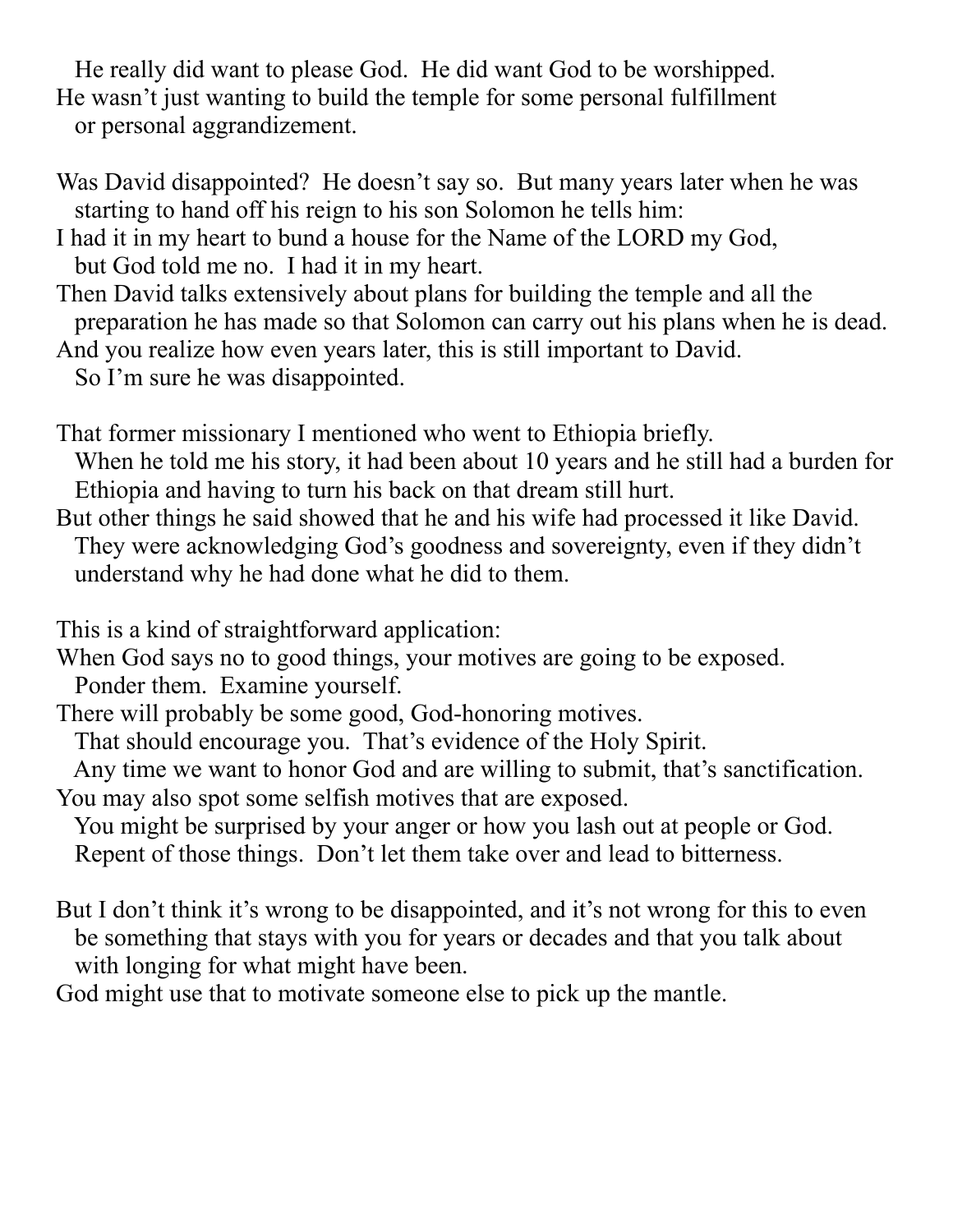## **MP#2 God's no's should make you ponder your circumstances**

David is faced with two negatives of God's guidance.

Not yet. It's not God's will at this time.

Not you. It's not God's will for this person.

Maybe this will he helpful to someone here this morning.

Sometimes God says not yet.

David had a generous and good dream, to build a temple for the ark.

He told Nathan who said that's a wonderful idea, get on with it.

And I'm sure David could barely sleep that night, starting to plan the temple.

But God spoke to Nathan and said: I didn't ask for a temple to be built.

Lord outlines the history, all this time I've lived in a tent. Not the time yet.

We don't have prophets to tell us when God says not yet.

Instead, God communicates this to us through circumstances.

 Providential events interrupt our plans, even great things want to do for God. It could be any number of things: The death of a parent, the requirements of a job, financial debts that need to be paid, getting married, finding out having a baby all sorts of ordinary things of life can be ways God says: Not yet.

I've met Christians who have experienced this and they feel guilty.

I wanted to do this great thing for God, I had this dream—but life happened, we got married and then baby came along and I had to take this job and years have passed and now here I am and I never did what God wanted me to do. God's blessed me but I'm afraid I settled for second best.

That's the wrong way of looking at it.

Your desire to do that great thing was pleasing to God.

 God was pleased with David's desire to build the temple, even though it wasn't God's will for it to be done at that time.

You can have great desires for God that never happen because it's not God's time. Those circumstances that intervened were God's providence.

- But what you have to realize is God was pleased with your desire.
- God was pleased with David's desire to build the temple, though wasn't time.

1 Timothy 3:1, Paul says if anyone desires to be an overseer, desires noble task. He's saying: It's good to desire to be a leader in God's church.

God is pleased with noble aspirations and dreams.

But could be any number of circumstances that prevent that. Not yet. The other negative of divine guidance is not you.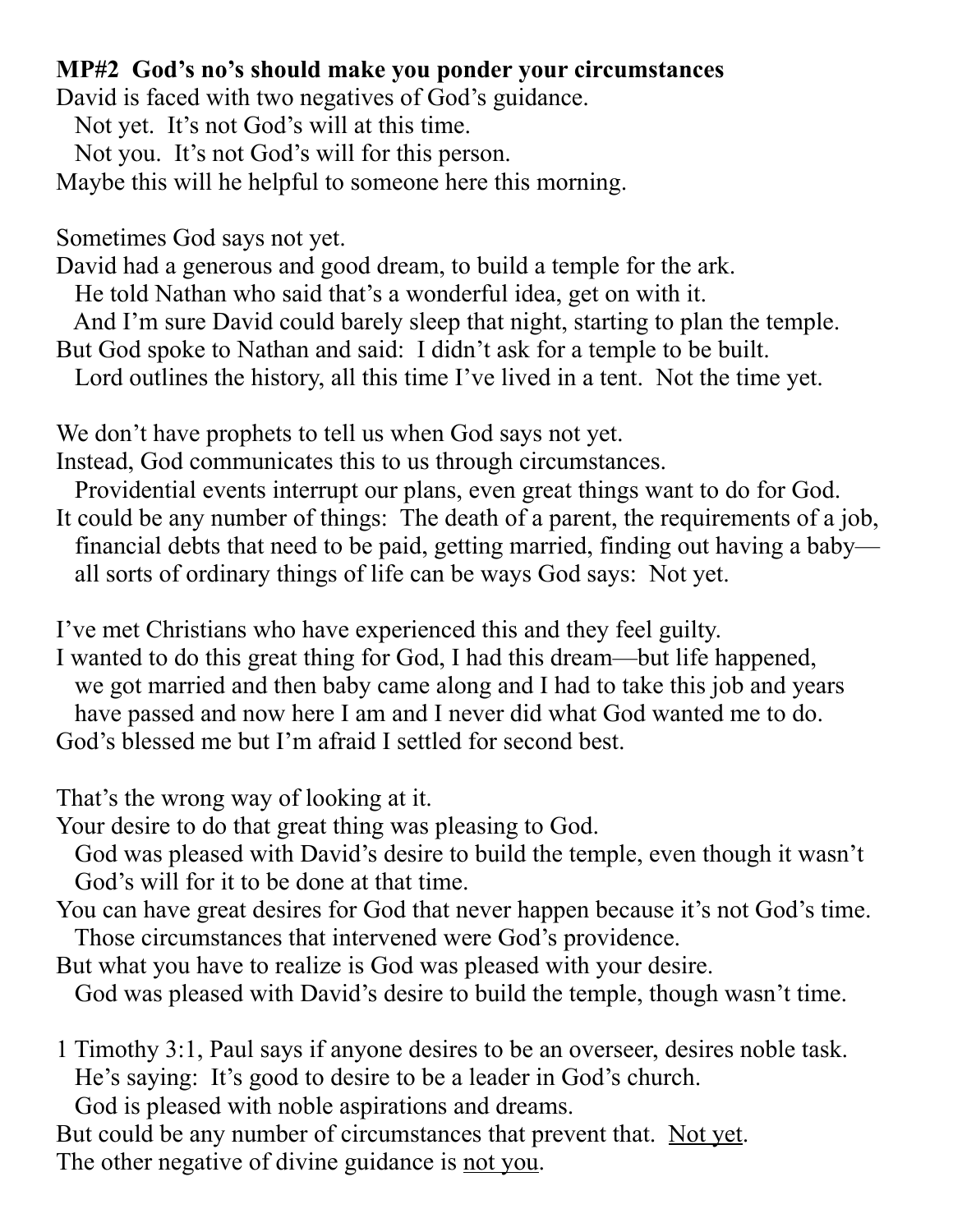I'm going to do this and fulfill the dream you have but through someone else. This come out most clearly not in this passage but in 1 Chronicles 22:7-8 where

David is telling his son Solomon about this episode in his life.

And he adds a detail that is missing in 2 Samuel 7.

David said to Solomon: My son, I had it in my heart to build a house for the Name of the LORD my God. But this word of the LORD came to me: You have shed much blood and have fought many wars. You are not to build a house for my Name, because you have shed much blood on the earth in my sight.

This needs very careful thought.

It's not saying that David was morally or spiritually inferior to Solomon because David was a man of war and Solomon was a man of peace.

There is absolutely no criticism of David for the battles he fought for Israel. The reason David had to fight was because of Israel's unfaithfulness.

 Israel's sin is what led to being attacked by enemies. David God's chosen savior. If God's purpose was to have a land of Israel with borders, somebody had to do

 the dirty work of defending those borders, God called David to do the dirty work. From perspective of redemptive history, David a much greater man than Solomon.

There's no criticism of David for going to war.

Nevertheless, the other side of the equation is that men have always perceived war is against God's divine order. War is abnormal. War is a feature of the fall.

So it would be inappropriate for a man of war to build God's temple because

the temple was to be a symbol of God's perfect rule.

So God wanted his temple to be built by a man of peace.

Once again, this is an experience believers can have that cause them to draw the wrong conclusions and feel guilty about things they shouldn't feel guilty about.

If God says not you, the other man, other woman it's probably not an indictment.

It's not a message that you are morally or spiritually inferior.

David was not morally or spiritually inferior to Solomon.

- It's simply that the Lord in his wisdom has some other plan for you and some other work for you to do in his kingdom.
- He has his good reasons for that other person to do what you wanted to do. Perhaps, if you ponder and pray, you might figure that out.

Even if don't get answers, like David helped Solomon, may be a role

## **MP#3 God's no's should make you ponder your God**

What does the Lord reveal about himself to David through this no?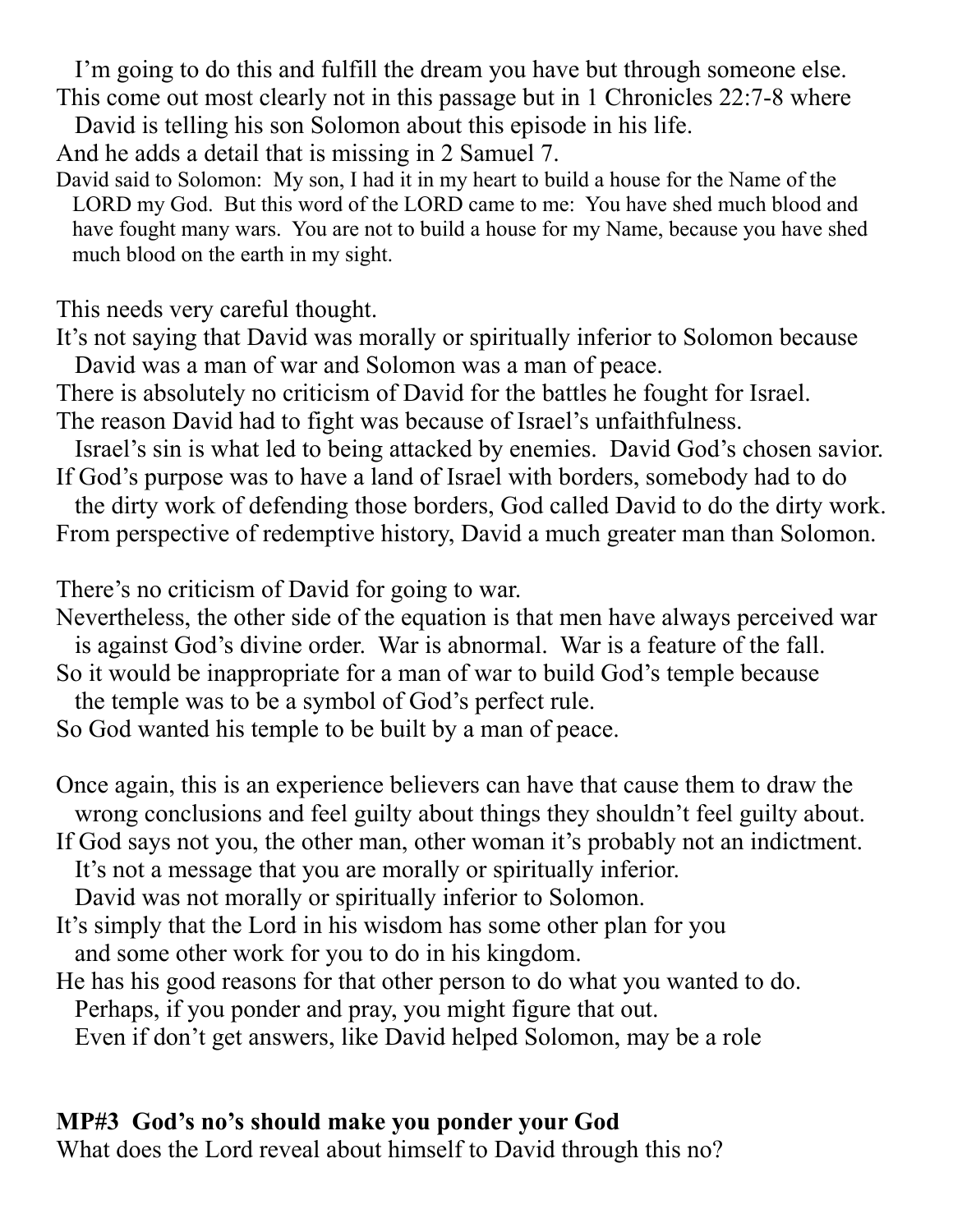- There's a lot here but I love the way it's expressed in verse 8. Now then, tell my servant David, This is what the LORD Almighty says: I took you from the pasture and from following the flock to be ruler over my people Israel.
- David, you were following sheep, now you're leading men. There's such a contrast here.

You were a nobody, the eighth son, the gofer, the shepherd.

Lord says, I've made you king, I will make your name great. You want to build me a house, but I'm going to build you a house an everlasting dynasty, a throne on which your sons will sit forever.

In those days, when a king in the Ancient Near East achieved power and victory, he would build a temple to his god. And the priests would come and dedicate the temple and they would give oracles supposedly from the god himself. I got this from one of Tim Keller's sermons.

 Pharaoh Thutmose III of Egypt built a temple to the god Amun-Ra, and the inscriptions in the on the temple have the oracles of the priests. Amun-Ra says: "Since you have built my dwelling place and you have outstripped all other kings in building my monuments now I will establish your throne unto distant days."

Sound familiar? This is the way it was done.

- Ancient kings would build their god a house, and then their god would establish the king's reign and dynasty.
- David is about to do the same thing and God stops him and says something radical through his prophet Nathan.
- Every other religion works on this principle:

You build your god a house, then he builds you a house.

You do something for your god, and then he blesses you.

But LORD says the opposite: I'll build you a house, you don't build me a house.

In all other religions divine blessing is achieved conditionally,

but with the God of the Bible, divine blessing is received unconditionally.

- God is saying to David, I'm completely different from all the other so called gods. And my religion is not just a little different, it's utterly opposed to what every other religion tells you about how to approach God.
- It's grace. That's what this whole chapter is about.

And sometimes we need God's no's to see his grace again.

Let me read you something Eugene Peterson wrote about 2 Sam 7

 Do you know what I think? I think David was just about to cross over a line from being full of God to full of himself. David, riding the crest of great acclaim, having decisively defeated